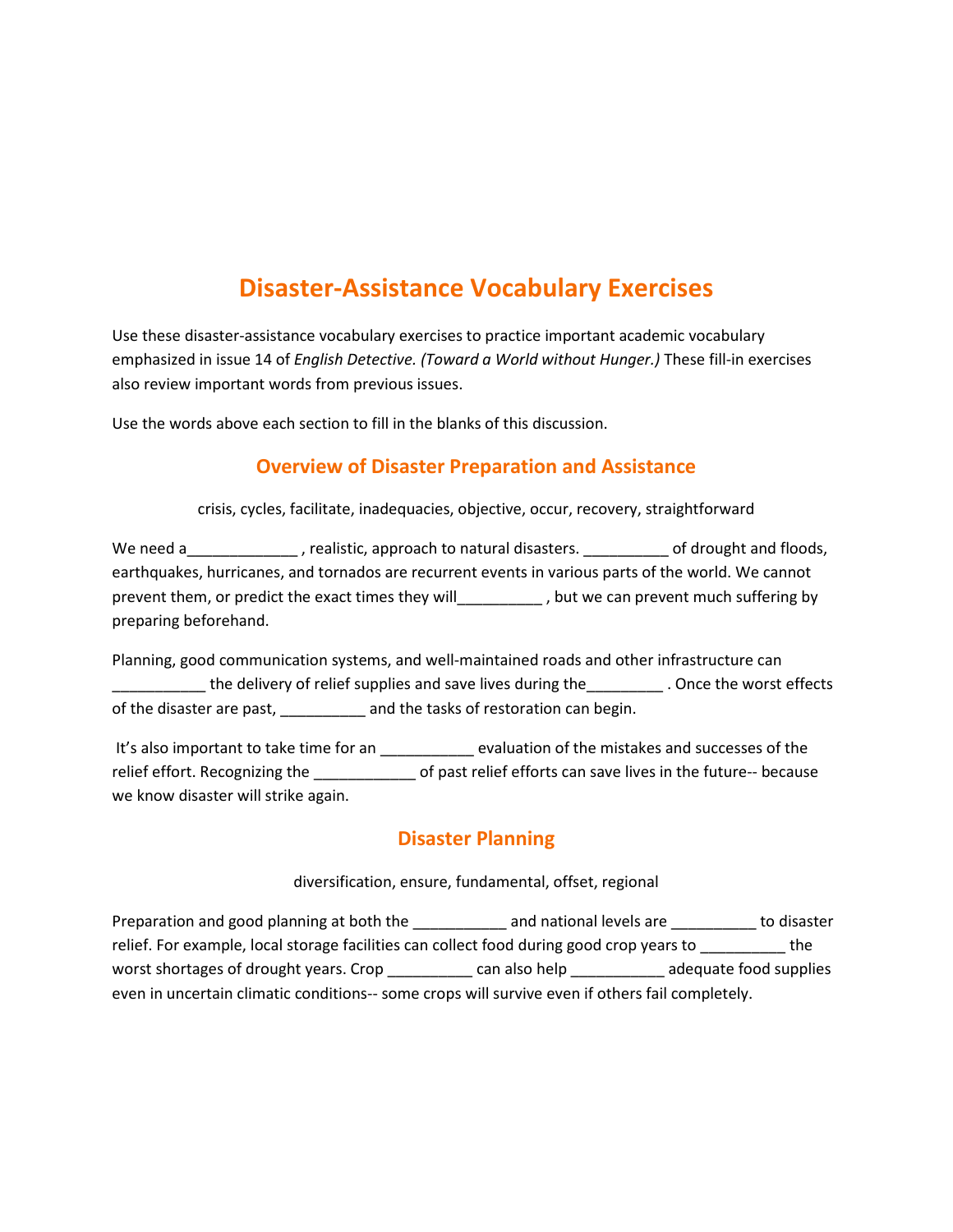aware, compiled, comprehensive, minimum, offset, revenue, symbolic

The past several years there has been unprecedented flood damage in Asia and other parts of the world, with major floods in Southeast Asia and the Philippines, India, and Pakistan, among other areas.<sup>1</sup> These nations, \_\_\_\_\_\_\_\_\_\_\_\_ that a merely \_\_\_\_\_\_\_\_\_\_\_\_ response is no longer adequate, have begun \_\_\_\_\_\_\_\_\_\_\_\_ flood water management and dam-building programs. Although these projects are expensive, the \_\_\_\_\_\_\_\_\_\_\_\_ from electricity produced can help \_\_\_\_\_\_\_\_\_\_\_ the costs. The suffering and damage they can prevent are worth the extra expense.

The government planning agencies have **the statistics and analyzed the data in order to decide** how to make the best allocation of their countries' limited resources to reduce flood damage to a  $\blacksquare$  in the future.

### Disaster Relief

irreversible, items, substitutes, supplement, text, via

After a major earthquake, hurricane, or flood, national and international relief agencies first search for injured or stranded people and rescue as many as they can. New technologies have enabled better communication with the hardest hit areas. (After major flooding in the Philippines, the government informed people of roads that were still passable and areas to avoid \_\_\_\_\_\_\_\_\_ Twitter. Cell phones and maybe even messages can help families and rescuers locate missing people and keep in touch.)

Relief agencies deliver food, water, water treatment supplies, and first aid \_\_\_\_\_\_\_\_\_ to the affected region's supplies. They try to maintain sanitation and improve the conditions in refugee camps that may be long-term (though inadequate) \_\_\_\_\_\_\_\_\_\_\_\_ for home to many displaced people. Such humanitarian relief can prevent illnesses, deaths, and \_\_\_\_\_\_\_\_\_\_ damage to children's brains when local food and other resources are used up.

excessive, input, minimize

However, it is also important to take steps to prevent \_\_\_\_\_\_\_\_\_\_\_\_\_ losses from such emergencies in the future. Disaster planning needs to include local participation and the \_\_\_\_\_\_\_\_\_ of the people most likely to be affected. If everyone in an area will work together to prepare, they can take steps to \_\_\_\_\_\_\_\_\_\_ some of the damage a drought, flood, or earthquake could cause. Human compassion will remain important, as we need to "expect the unexpected" when dealing with the forces of nature and the weather.

<sup>1</sup> Voice of America articles May 13, 2013, Aug. 9, 2012, and Jan. 31,2012: http://www.voanews.com/content/disasters-displaced-13mat13/1659882.html http://www.voanews.com/content/asian-nations-spending-to-reduce-costs-of-disastrous-floods-138481069/151413.html http://www.voanews.com/content/drenched-philippines-shifts-to-rescue-mode/1483026.html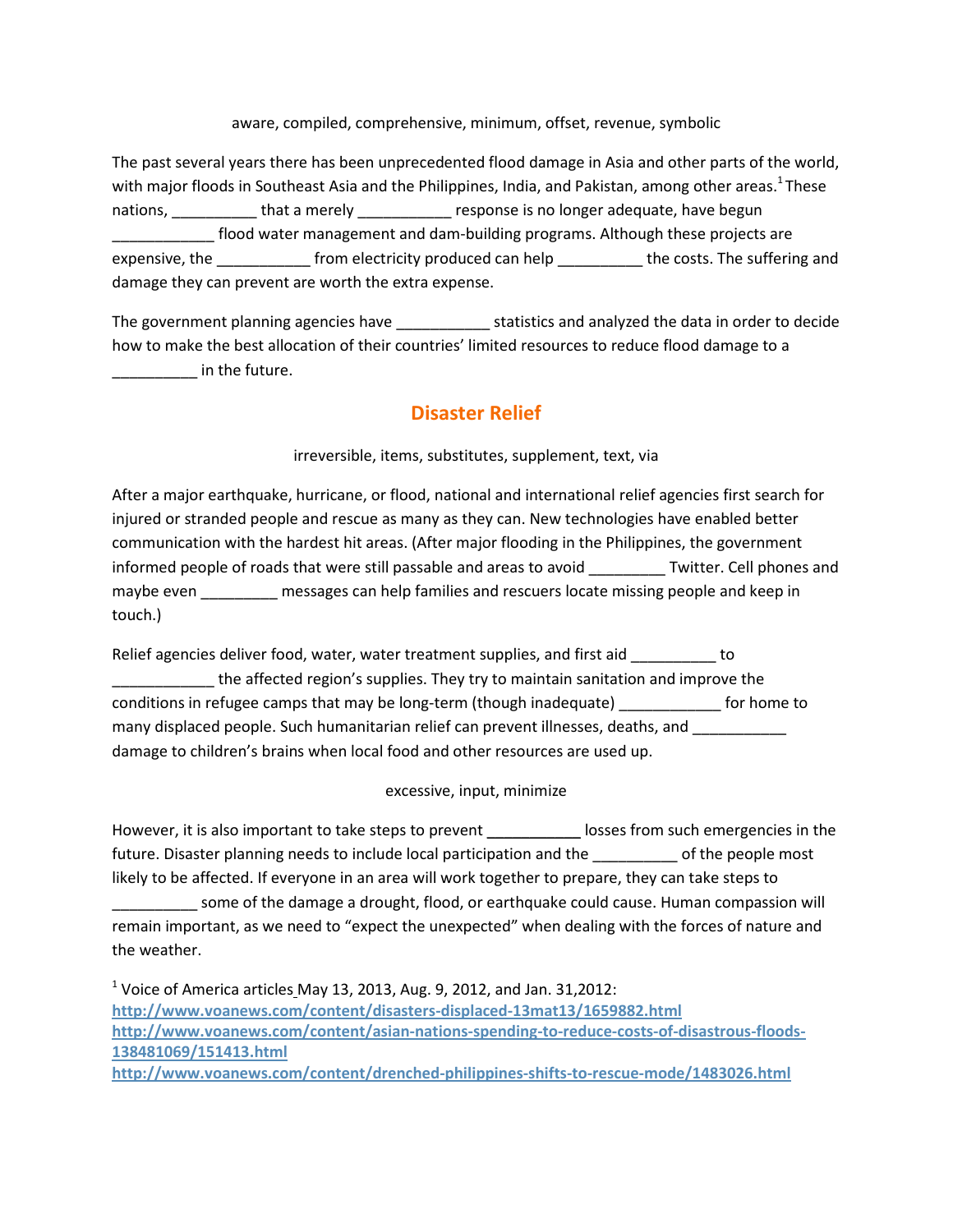# Answers to Disaster-Assistance Vocabulary Exercises

## Overview of Disaster Preparation and Assistance

crisis, cycles, facilitate, inadequacies, objective, occur, recovery, straightforward

We need a straightforward, realistic, approach to natural disasters. Cycles of drought and floods, earthquakes, hurricanes, and tornados are recurrent events in various parts of the world. We cannot prevent them, or predict the exact times they will occur, but we can prevent much suffering by preparing beforehand.

Planning, good communication systems, and well-maintained roads and other infrastructure can facilitate the delivery of relief supplies and save lives during the crisis. Once the worst effects of the disaster are past, recovery and the tasks of restoration can begin.

It's also important to take time for an objective evaluation of the mistakes and successes of the relief effort. Recognizing the inadequacies of past relief efforts can save lives in the future-- because we know disaster will strike again.

## Disaster Planning

#### diversification, ensure, fundamental, offset, regional

Preparation and good planning at both the regional and national levels are fundamental to disaster relief. For example, local storage facilities can collect food during good crop years to offset the worst shortages of drought years. Crop diversification can also help ensure adequate food supplies even in uncertain climatic conditions-- some crops will survive even if others fail completely.

aware, compiled, comprehensive, minimum, offset, revenue, symbolic

The past several years there has been unprecedented flood damage in Asia and other parts of the world, with major floods in Southeast Asia and the Philippines, India, and Pakistan, among other areas.<sup>1</sup> These nations, aware that a merely symbolic response is no longer adequate, have begun comprehensive flood water management and dam-building programs. Although these projects are expensive, the revenue from electricity produced can help offset the costs. The suffering and damage they can prevent are worth the extra expense.

The government planning agencies have compiled statistics and analyzed the data in order to decide how to make the best allocation of their countries' limited resources to reduce flood damage to a minimum in the future.